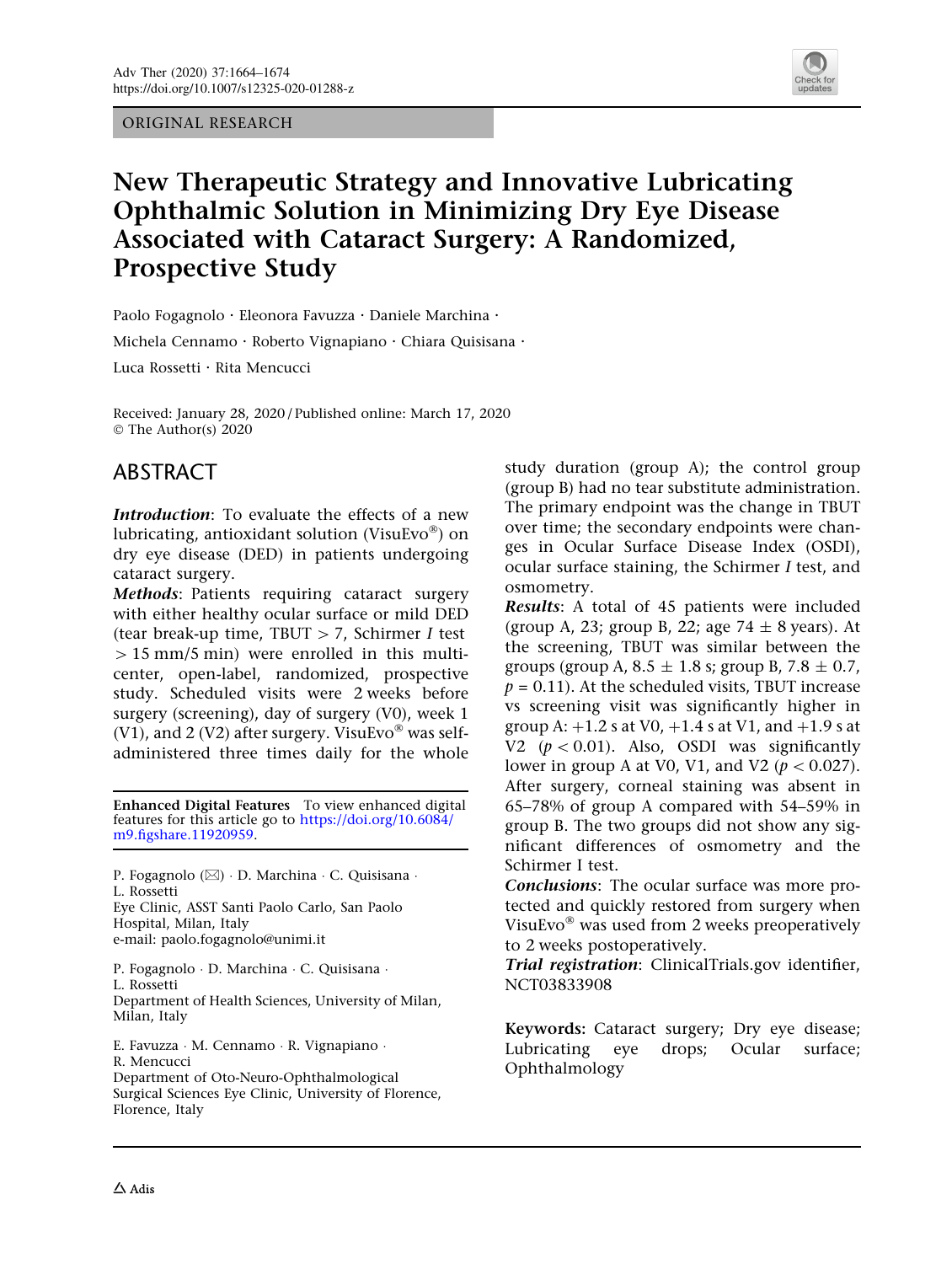#### Key Summary Points

#### Why carry out this study?

An adequate ocular surface preparation is needed in patients scheduled for cataract surgery, both in individuals with ocular surface disease and a healthy ocular surface. This practice is poorly adopted.

Cataract surgery often induces or exacerbates DED, especially in the elderly.

#### What was learned from the study?

The use of a prophylactic lubricating treatment 2 weeks before scheduled cataract surgery, and continued 2 weeks postoperatively, protected patients from iatrogenic DED.

The preoperative administration of the new ophthalmic solution, VisuEvo®, guaranteed optimal ocular surface health until the day of surgery and preserved patients from the natural course of DED postoperatively.

# INTRODUCTION

Cataract is a leading cause of visual impairment in all regions of the world [[1](#page-9-0)], and surgery is the only treatment choice for visually disabling cataracts [\[2](#page-9-0)]. Regardless of the surgical technique employed (e.g., phacoemulsification, manual small-incision cataract surgery, or extracapsular cataract extraction), cataract surgery has been shown to induce or exacerbate dry eye disease (DED) [[3\]](#page-9-0). In most cases, DED is transient after surgery. Dry eye symptoms may occur at variable periods after uncomplicated phacoemulsification, combined with a decrease in tear break-up time (TBUT) and an increase in ocular surface staining [[4–6\]](#page-9-0). Also, cataract surgery may trigger an entry in a vicious cycle of chronic DED, which occurs with a prevalence of about 10% [[5\]](#page-9-0).

The pathophysiological mechanisms underlying cataract surgery-induced DED are multifactorial and include the use of preoperative prophylactic medications, topical anesthetics and antiseptics, exposure desiccation, possible light toxicity from the operating microscope, corneal nerve transection, increase of inflammatory factors, goblet cell loss, and meibomian gland dysfunction [\[6–9\]](#page-9-0). The surgical trauma related to cataract surgery is associated with the production of oxygen-free radicals, proteolytic enzymes, prostaglandins, leukotrienes and inflammatory cytokines, which may affect corneal sensitivity, increase inflammation and contribute to tear film instability [\[7](#page-9-0)]. Of note, conjunctival goblet cell density decreased remarkably following uncomplicated cataract surgery and did not return to baseline even 3 months postoperatively [[3\]](#page-9-0).

A healthy ocular surface is crucial to achieving the best outcome in cataract surgery. Ocular surface preparation is crucial in patients with established ocular surface disease, and it is also helpful in those with minimal signs or symptoms of the surface disease. As the incidence and severity of DED may increase after cataract surgery [\[4\]](#page-9-0), an assertive approach in the management of ocular surface disease since the preoperative phases is recommendable in the majority of patients. However, there is a discrepancy between the high number of commercially available lubricating eyedrops and the low number of studies exploring their clinical usefulness. Only scarce evidence is currently available on the efficacy of these types of eye drops in reducing DED after cataract surgery. This study reports on the potential clinical benefits of a new approach to cataract surgeryassociated DED based on the administration of an innovative preservative-free, antioxidant activity ophthalmic solution (VisuEvo®) preoperatively and some weeks after surgery.

# METHODS

This was a multicenter, pre-marketing, openlabel, randomized, prospective study. From November 29, 2018 to June 17, 2019, consecutive patients scheduled to receive cataract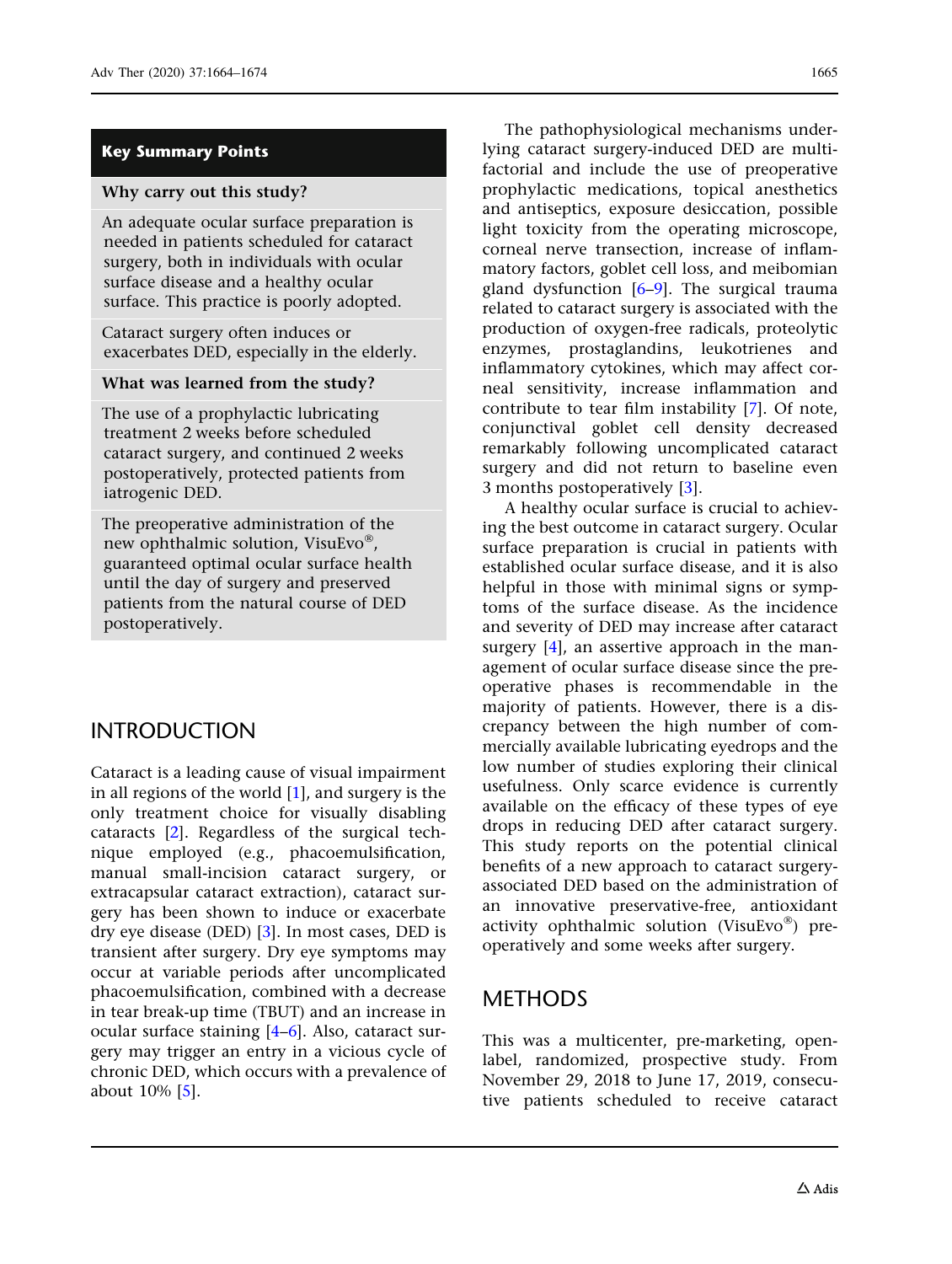surgery with normal ocular surface or mild DED (including subclinical DED) were enrolled at the Eye Clinic of Careggi Hospital, University of Florence, Italy, and at San Paolo Hospital—SST Santi Paolo e Carlo of Milan, University of Milan, Italy. Informed consent was obtained from all participants, and the study was reviewed and approved by the Ethics Committees of two Institutions (Comitato Etico Area Vasta Centro, Comitato Etico Milano Area 1). The study was conducted in accordance with this approval and national regulations, and adhered to the tenets of the Declaration of Helsinki as revised in 2013. The trial was registered at <https://www.clinicaltrial.gov> (identifier: NCT03833908).

The study design included four visits: 2 weeks before the planned cataract surgery (screening visit), day of cataract surgery (baseline visit), and then at weeks 1 and 2 after surgery (post-surgery visits 1 and 2, respectively). Patients were enrolled in the study at the screening visit, and randomized with a 1:1 ratio (by means of a list of random numbers) to one of two groups each of 23 patients: group A (investigational group), treated with VisuEvo<sup>®</sup> administered three times daily starting 2 weeks before surgery until 2 weeks post-surgery for a total of 4 weeks; and group B (comparator group), without any tear substitute administration.

Three days before surgery, the patients of both groups received standard treatment with ofloxacin. Soon after surgery, they had a standard postoperative treatment (topical dexamethasone for 10 days associated with ofloxacin for 7 days). Patients were allowed to continue any systemic or local medications for their concomitant diseases. Before the screening visit for all patients, no topical ophthalmic medication, including lubricating eye drops, were administered for at least 4 days. Major inclusion criteria encompassed adults of both genders diagnosed with cataract requiring surgery, with healthy ocular surface or mild DED (including subclinical DED) with  $T$ BUT  $> 7$ , and Schirmer test  $> 15$  mm/5 min. Subjects were excluded from enrollment if they carried neuropathic DED (e.g., diabetes, long-standing contact lens wearing, previous ocular herpes infections,

previous eye surgery), proven or suspected glaucoma or ocular hypertension, Sjögren syndrome and/or other autoimmune diseases, complicated cataract, corneal diseases, surface eyes disturbances (e.g., past or active cicatricial conjunctivitis, ocular surface burns, corneal trauma), keratinization of the eyelid margin and/or other functional and anatomic eyelid abnormalities.

The primary objective of the study was to compare the change over time in TBUT between the two treatment groups. The secondary objectives were the performance of VisuEvo $^{\circledR}$  in reducing changes in ocular surface staining (according to a modified Oxford Scale considering also the staining of the surgical incisions) [\[10\]](#page-9-0), eye disability determined by the Ocular Surface Disease Index questionnaire (OSDI; ©1995, Allergan, Irvine, CA, US) [[11](#page-9-0)], Schirmer I test, and osmometry. The equipment used for assessing the clinical variables was the slit lamp ophthalmoscopy, the tear film osmometer, the fluorescein strips, and the Schirmer test strips without anesthesia.

The safety profile was assessed by monitoring the occurrence of adverse events (AEs).

Patients were asked to self-administer study medications during the study. VisuEvo $\degree$  is an ophthalmic solution with antioxidant activity (scavenger of oxygen free radicals) that uses an innovative liposomal nanodispersion associated with vegetable oil rich in omega 3 (docosahexaenoic acid and eicosapentaenoic acid), vitamin D and vitamin A palmitate. VisuEvo<sup>®</sup> is a 10-ml, preservative-free, multidose bottle provided with a dispenser capable of delivering the drops in sterile conditions and preserving the content from exogenous contamination during use (Novelia<sup>®</sup> System). The structure of the ophthalmic solution is thought to be effective in most forms of DED apart from Sjögren disease, with a significant hyperevaporative component.

All patients received cataract surgery according to standard operating procedures: pupil dilation with three drops of Visumidriatic Tropicamide<sup>®</sup> (Visufarma, Italy) and Visumidriatic Phenilephrine® (Visufarma), preparations with three drops of single-dose oxybuprocaine (Novesina<sup>®</sup> 4 mg/ml; Laboratoires Thea, France), 10% iodine solution for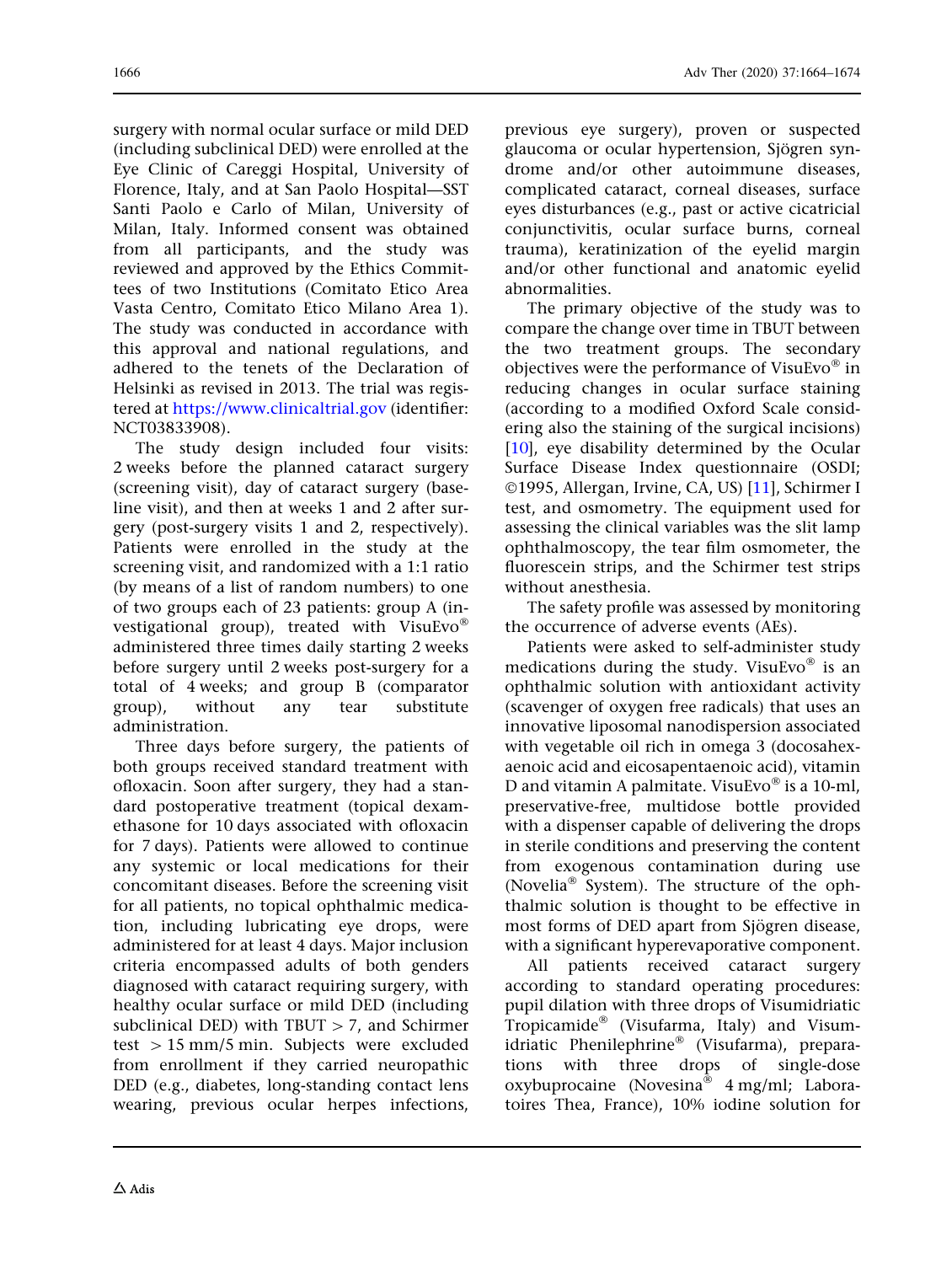<span id="page-3-0"></span>15 min on the eyelid skin and 5% iodine solution (Oftasteril®; Alfa Intes, Italy) for 5 min on the conjunctival sac. Standard phacoemulsification with clear cornea temporal incision was performed.

In this study, no intraoperative and postoperative complications occurred.

A sample size of 42 patients was estimated to provide 80% power to detect a significant difference between treatment arms by a two-sided t test for unpaired data (type I error set to 0.05). A 2-s change in TBUT has been considered as clinically relevant and, based on previous studies [[13–15](#page-10-0)], 2.2 s has been assumed as the standard deviation. Planning to randomize a total of 46 patients (23 in each treatment arm) allowed for a 5% drop-out rate (sample size estimation was performed using SAS software v.9.4). In the study analysis, the following populations were considered: Intent-to-Treat (ITT) set, consisting of all randomized patients; and Safety Analysis (SA) set, consisting of all randomized patients, according to their actual treatment.

### RESULTS

Forty-six subjects were enrolled; 45 patients completed the study, 23 in group A and 22 in group B. One subject withdrew their informed consent between screening and the baseline visit. This patient was excluded from the analysis because they did not provide post-baseline data. The two groups were well matched for gender, ethnicity, age, height, weight, and the time elapsed from cataract diagnosis, and no statistically significant differences were observed. The demographic results are described in Table 1.

The results of the study are summarized in Table [2](#page-4-0). At the screening visit, the TBUT values were similar in group A and in group B  $(8.5 \pm 1.8$  and  $7.8 \pm 0.7$  s, respectively,  $p = 0.11$ ). At baseline before the cataract surgery (visit 0), the mean TBUT value in group A was comparable to the one at the screening visit, while a decrease of 0.6 s was observed in group B. The difference between the two groups was statistically significant ( $p = 0.01$ ) (Fig. [1\)](#page-5-0). One week after surgery (visit 1), TBUT decreased in

|  | Table 1 Demographic results (ITT population) |  |  |
|--|----------------------------------------------|--|--|
|--|----------------------------------------------|--|--|

|                          | Group A<br>$(n = 23)$                     | Group B<br>$(n = 22)$                                    | Total<br>$(n = 45)$ |
|--------------------------|-------------------------------------------|----------------------------------------------------------|---------------------|
| Gender n (%)             |                                           |                                                          |                     |
| Male                     | $7(30.4\%)$                               | $8(36.4\%)$                                              | 15 (33.3%)          |
| Female                   | $16(69.6\%)$                              | 14 (63.6%)                                               | 30 (66.7%)          |
| Ethnic group             |                                           |                                                          |                     |
| Caucasian                | 23                                        | 22                                                       | 45                  |
| Age (years)              |                                           |                                                          |                     |
| Mean $\pm$ SD 73 $\pm$ 7 |                                           | $76 \pm 8$                                               | $74 \pm 8$          |
| Median<br>(range)        | $72(52-88)$                               | 77 (54–86)                                               | $76(52-88)$         |
| Height (cm)              |                                           |                                                          |                     |
| Mean $\pm$ SD            | $163 \pm 10$                              | $163 \pm 8$                                              | $163 \pm 9$         |
| Median<br>(range)        | 164                                       | 160<br>$(146-180)$ $(140-175)$ $(140-180)$               | 162                 |
| Weight (kg)              |                                           |                                                          |                     |
|                          | Mean $\pm$ SD 69 $\pm$ 16 71 $\pm$ 13     |                                                          | $70 \pm 14$         |
| Median<br>(range)        |                                           | 68 (45-95) 68 (45-100) 68 (45-100)                       |                     |
|                          |                                           | Time elapsed from cataract diagnosis (days) <sup>a</sup> |                     |
|                          | Mean $\pm$ SD 600 $\pm$ 291 763 $\pm$ 321 |                                                          | $679 \pm 314$       |
| Median                   | 732                                       | 765                                                      | 740                 |

<sup>a</sup> Time elapsed from cataract diagnosis was calculated as (Cataract diagnosis date—Visit  $-1$  date)  $+1$ 

the group A (7.4  $\pm$  1.5 s) compared to previous visits, whereas it decreased in the group B to  $6.0 \pm 1.3$  s ( $p = 0.002$ ). At visit 1, TBUT values were worse than at the screening visit in 57% of patients in group A and 91% in group B. Two weeks after surgery (visit 2), TBUT showed a trend toward the initial mean value observed at the screening visit in group A, while it further decreased in group B ( $p = 0.0002$ ). The difference between the two groups further increased compared to the visit 1 (Fig. [1](#page-5-0)). Comparing the beginning and the end of the study, TBUT worsened in 57% of patients in group A, and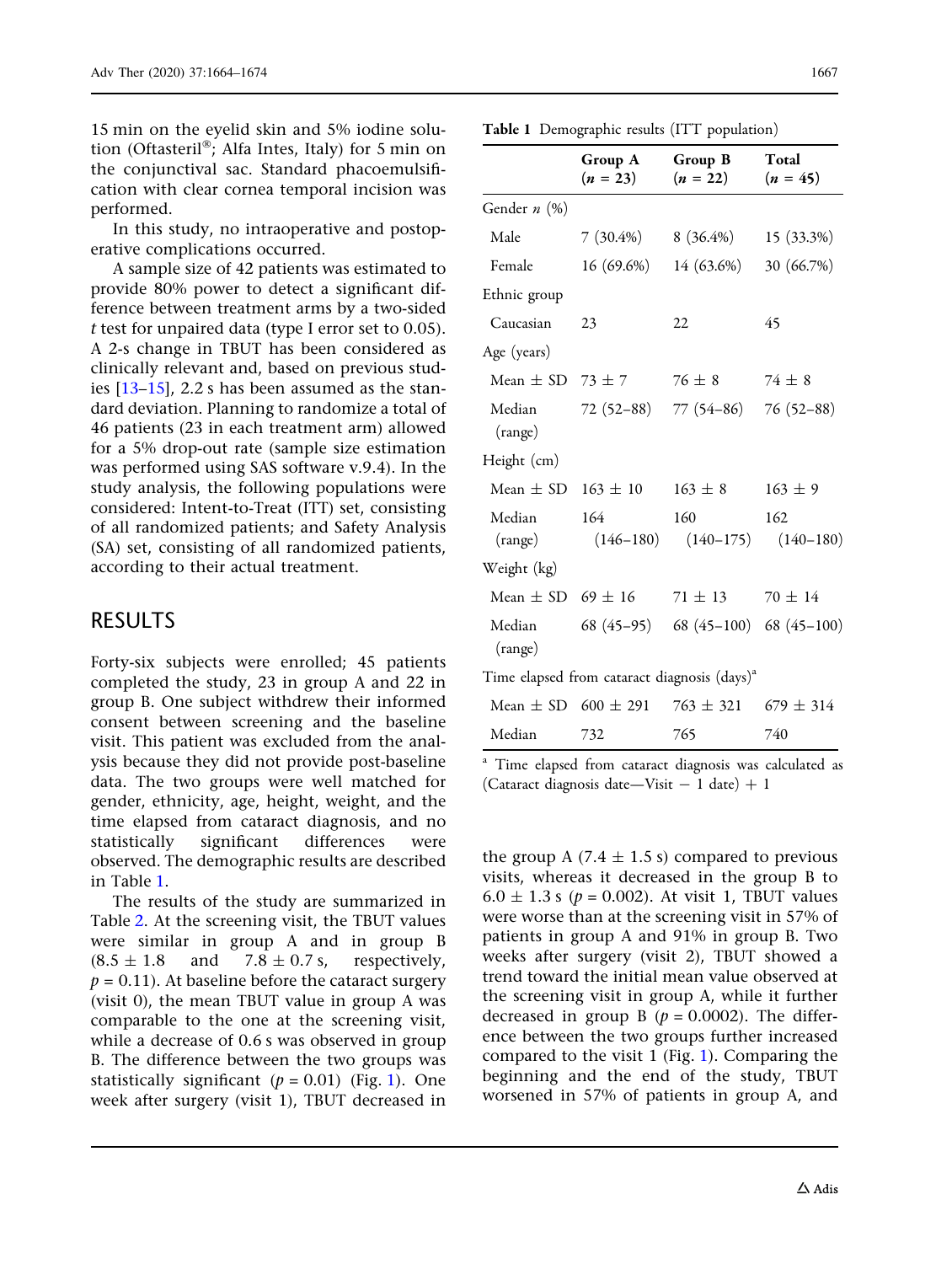| study visit (ITT population)  |                                          |                       |           |
|-------------------------------|------------------------------------------|-----------------------|-----------|
| Variables at<br>study visits  | Group A<br>$(n = 23)$                    | Group B<br>$(n = 22)$ | $p$ value |
| TBUT—mean $\pm$ SD            |                                          |                       |           |
| $Visit - 1$                   | $8.5 \pm 1.8$                            | $7.8 \pm 0.7$         | 0.11      |
| Visit 0                       | $8.4 \pm 1.8$                            | $7.2 \pm 0.9$         | 0.01      |
| Visit 1                       | $7.4 \pm 1.5$                            | $6.0 \pm 1.3$         | 0.002     |
| Visit 2                       | $7.9 \pm 1.6$                            | $6.0 \pm 1.5$         | 0.0002    |
|                               | OSDI Questionnaire Score—mean $\pm$ SD   |                       |           |
| $Visit - 1$                   | $13 \pm 8$                               | $14 \pm 8$            | 0.55      |
| Visit 0                       | $6\pm5$                                  | $11 \pm 7$            | 0.01      |
| Visit 1                       | $8 \pm 7$                                | $16 \pm 12$           | 0.014     |
| Visit 2                       | $9 \pm 8$                                | $16 \pm 11$           | 0.027     |
|                               | Osmolimetry test—mean $\pm$ SD           |                       |           |
| $Visit - 1$                   | $305 \pm 17$                             | $303 \pm 13$          | 0.77      |
| Visit 0                       | $306 \pm 17$                             | $299 \pm 17$          | 0.21      |
| Visit 1                       | $302 \pm 18$                             | $304 \pm 17$          | 0.79      |
| Visit 2                       | $304 \pm 16$                             | $302 \pm 13$          | 0.66      |
| Schirmer I test-mean $\pm$ SD |                                          |                       |           |
| $Visit - 1$                   | $20 \pm 6$                               | $18 \pm 5$            | 0.31      |
| Visit 0                       | $20 \pm 7$                               | $16 \pm 5$            | 0.08      |
| Visit 1                       | $16 \pm 6$                               | $16 \pm 8$            | 0.84      |
| Visit 2                       | $18 \pm 8$                               | $16 \pm 7$            | 0.52      |
|                               | Staining grade with fluorescein- $n$ (%) |                       |           |
| Visit 1                       |                                          |                       |           |
| 0                             | 18 (78.3%)                               | 13 (59.1%)            |           |
| 1                             |                                          | $4(17.4\%)$ 5 (22.7%) |           |
| $\overline{c}$                | $1(4.3\%)$                               | $4(18.2\%)$           |           |
| Visit 2                       |                                          |                       |           |
| $\mathbf{0}$                  |                                          | 15 (65.2%) 12 (54.5%) |           |

<span id="page-4-0"></span>Table 2 Primary and secondary efficacy variables at each

 $Visit - 1 \text{ screening}; Visit 0 \text{ baseline}; Visit 1 \text{ week 1}; Visit$ 2 week 2

1  $7(30.4\%)$  5  $(22.7\%)$ 2 1 (4.3%) 5 (22.7%) 82% in group B (Table [3](#page-5-0)). Stratifying the patients into four classes according to the severity of TBUT (e.g.,  $<$  5 s, 5–7 s, 8–9 s,  $\geq$  10 s), at the screening, there were similar distributions in the two groups. However, during the following visits, a progressive advantage of group A over group B emerged (Table [4\)](#page-6-0).

At the screening visit, OSDI scores were similar in both groups. OSDI overall decreased the day of the surgery; the reduction was significantly higher in group A compared with group B ( $p = 0.01$ ). During the two post-surgery visits, a small increase of OSDI score was found in group A;, while the increase was greater in the unprotected group B (Fig. [2](#page-7-0)). The differences in mean OSDI scores between the groups were statistically significant at both visits 1 and 2  $(p = 0.01$  and  $p = 0.027$ , respectively).

After surgery, fluorescein staining showed a much higher proportion of patients with optimal ocular surface protection in the group treated with VisuEvo® (group A) compared to group B (Table 2). A greater percentage of patients (78 and 65% at visits 1 and 2, respectively) had grade 0 in group A versus those in group B (59 and 54%, respectively). Also, a minor proportion of patients had a staining grade 2 in group A at both visits (4.3%) versus those in group B (18 and 23%, respectively) (Fig. [3](#page-7-0)).

Osmometry was similar in the two groups at screening, and no statistically significant difference was observed between the groups at any visit (Table 2). Also, the mean values of the Schirmer I test were similar between groups throughout the study, and no statistical significance between groups at any visit was detected (Table 2).

During the study, three patients (6.7%) in group A reported four ocular AEs: iris incarceration in the corneal wound, iridocyclitis, increased eye pressure after surgery, and conjunctivitis. No AE met the criteria for being classified as severe or serious. Only the patient experiencing increased eye pressure after surgery reported the AE to be of moderate intensity.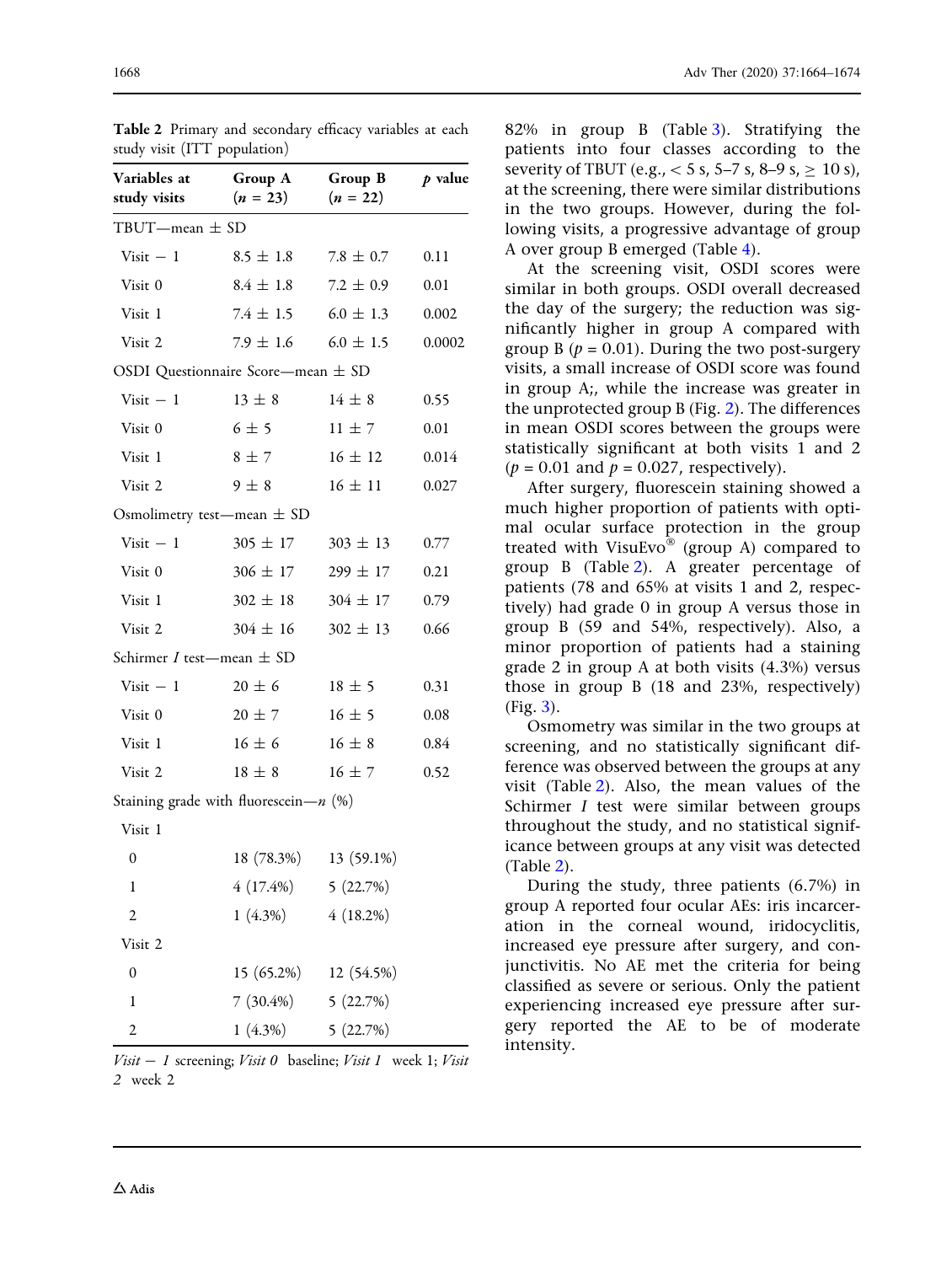<span id="page-5-0"></span>

Fig. 1 Trend of TBUT (s) among study visits by study treatment group

Table 3 Number and proportion of patients improved, stablilized and worsened in TBUT values during study visits compared to screening visit (visit  $- 1$ ) by treatment group (ITT population)

|                       | Group A<br>n(%) |            |          | Group B<br>n(%) |            |          |
|-----------------------|-----------------|------------|----------|-----------------|------------|----------|
|                       | Improved        | Stabilized | Worsened | Improved        | Stabilized | Worsened |
| Visit $-1$ vs Visit 0 | 5(22)           | 8(35)      | 10(43)   | 3(14)           | 10(45)     | 9(41)    |
| Visit $-1$ vs Visit 1 | 2(9)            | 8(35)      | 13(57)   | 0(0)            | 2(9)       | 20(91)   |
| Visit $-1$ vs Visit 2 | 6(26)           | 4(17)      | 13(57)   | 1(5)            | 3(14)      | 18 (82)  |

*Improved* difference between two TBUT values  $> 0$ ; *Stabilized* difference between two TBUT values = 0; *Worsened* difference between two TBUT values  $< 0$ 

### DISCUSSION

Two of the most relevant risk factors for DED are anterior segment surgery [[3](#page-9-0), [16](#page-10-0), [17\]](#page-10-0) and increased age [\[3](#page-9-0)]. As cataract surgery is commonly performed on the elderly, DED frequently occurs after this procedure. Approximately one-third of individuals experience mild or greater DED symptoms after surgery [\[18\]](#page-10-0). Of note, the DED prevalence may be different depending on the diagnostic criteria. A recent report by DEWS recommends non-invasive diagnostic tests [[19](#page-10-0)]. Nevertheless, TBUT, together with the OSDI scores and Schirmer I

test, is still the most commonly used parameter to ascertain the presence of DED and monitor its changes over time  $[20, 21]$  $[20, 21]$  $[20, 21]$  $[20, 21]$ . Our study population undergoing cataract surgery had similar features to that of previous studies [\[20,](#page-10-0) [21\]](#page-10-0). Of the whole study population, individuals with normal ocular surfaces (TBUT  $> 7 s$ ) and no relevant DED symptoms (OSDI  $\le$  12) were just 38% at baseline.

In our study, patients in the comparator group showed the natural course of DED after surgery. These patients had a detriment of TBUT at the moment of surgery, possibly due to presurgery preparation with antibiotics, which are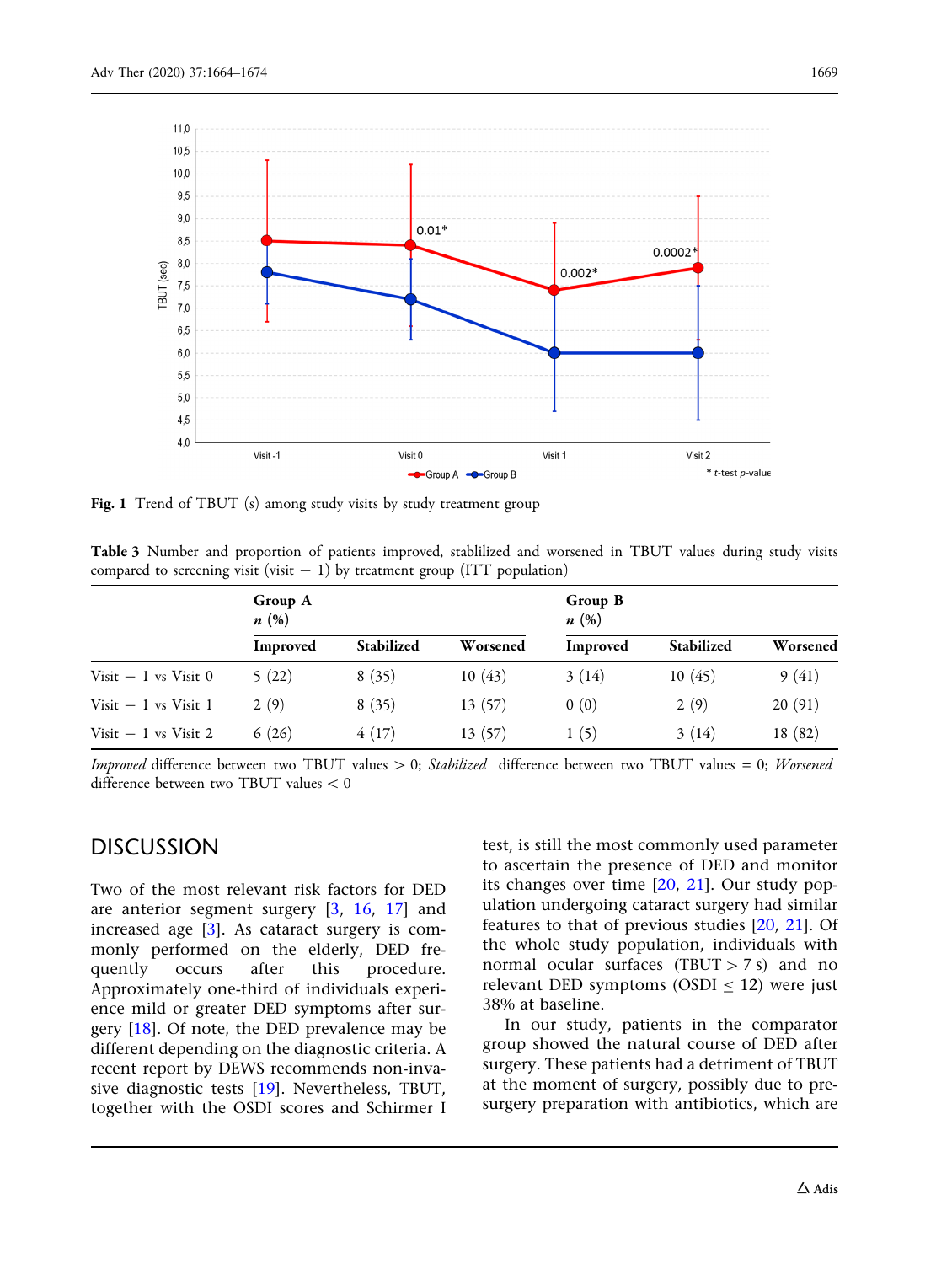<span id="page-6-0"></span>

| TBUT     | Visit-1                                                                                               |                                                  | Visit 0                                        |                                                  | Visit 1                                          |                                            | Visit 2                          |                                                   |       |
|----------|-------------------------------------------------------------------------------------------------------|--------------------------------------------------|------------------------------------------------|--------------------------------------------------|--------------------------------------------------|--------------------------------------------|----------------------------------|---------------------------------------------------|-------|
| classes  | Group A<br>$(n = 23)$<br>$\boldsymbol{n}\,\left(\begin{smallmatrix} 0\% \ 0 \end{smallmatrix}\right)$ | Group B<br>$(n = 22)$<br>$\boldsymbol{n}$ $(\%)$ | Group A<br>$n = 23$<br>$\boldsymbol{n}$ $(\%)$ | Group B<br>$(n = 22)$<br>$\boldsymbol{n}$ $(\%)$ | Group A<br>$(n = 23)$<br>$\boldsymbol{n}$ $(\%)$ | Group B<br>$(n = 22)$<br>$n \binom{96}{2}$ | Group A<br>$(n = 23)$<br>$n (%)$ | Group B<br>$(n = 22)$<br><i>n</i> $\binom{96}{ }$ |       |
|          | (0.00)                                                                                                | (0.00)                                           | (0.00)                                         | 0(0.00)                                          | $0.02$ 0 $(0.00)$                                | 4(18.2)                                    | 0.01 0 (0.00)                    | 3(13.6)                                           | 0.004 |
| $5 - 7s$ | 6(26.1)                                                                                               | 7(31.8)                                          | 8(34.8)                                        | 14(63.6)                                         | 12(52.2)                                         | 15(68.2)                                   | 11 $(47.8)$                      | 17(77.3)                                          |       |
| $8 - 9s$ | 13(56.5)                                                                                              | 15(68.2)                                         | 9(39.1)                                        | 8(36.4)                                          | 0(43.5)                                          | 3(13.6)                                    | 7(30.4)                          | 2(9.1)                                            |       |
| $> 10$ s | 4(17.4)                                                                                               | (0.00)                                           | 6(26.1)                                        | (0.00)                                           | 1(4.3)                                           | (0.00)                                     | 5(21.8)                          | (0.00)                                            |       |

known to be toxic to the ocular surface [[22](#page-10-0) , [23](#page-10-0)]. In these patients, cataract surgery was associated with further worsening of the ocular surface health (TBUT, staining), and the effect was clear after 1 week, without signs of improvement at the 2-week visit.

Conversely, patients receiving the ophthalmic solution VisuEvo® were more protected from iatrogenic DED. This ophthalmic solution was able to fully counteract the toxic effects of eye drops used to prepare patients for surgery, so that they received surgery with overall normal homeostasis of the ocular surface (as TBUT was similar to baseline). Surgery also worsened the ocular surface on these patients, but the effect was significantly lower than in group B (Fig. [1](#page-5-0)). The TBUT differences between the two groups progressively increased during the study up to the last visit, when it was the largest. TBUT findings were parallel to the trend of OSDI score, showing a greater reduction of ocular disability compared to patients unprotected with the ophthalmic solution. The use of VisuEvo® was also associated with a larger percentage of subjects with no corneal staining at fluorescein after surgery (65–78% in group A vs. 54–59% in group B; Fig. [3](#page-7-0)).

The results of the current study are consistent with previous reports, which have shown that cataract surgery can lead to worsened all dry eye test values regardless of a previous DED [\[3](#page-9-0)]. To assess the efficacy of the new ophthalmic solution in protecting against the ocular surface damages, we used conventional dry eye tests. In our study, the TBUT, OSDI score and Oxford ocular surface staining system agreed in estimating DED occurrence and severity [\[5\]](#page-9-0), while Schirmer I and osmometry did not contribute in evaluating our study population. The low performance of Schirmer I was expected given the normal function of the main lacrimal gland at baseline. Also, osmometry did not show any statistical difference in the two groups during the study, with negligible changes after surgery and in the group treated with VisuEvo®. The limited relevance of osmometry in this study may be the consequence of several factors. On the basis of inclusion and exclusion criteria, the study population had no inflammatory conditions affecting the ocular surface before surgery;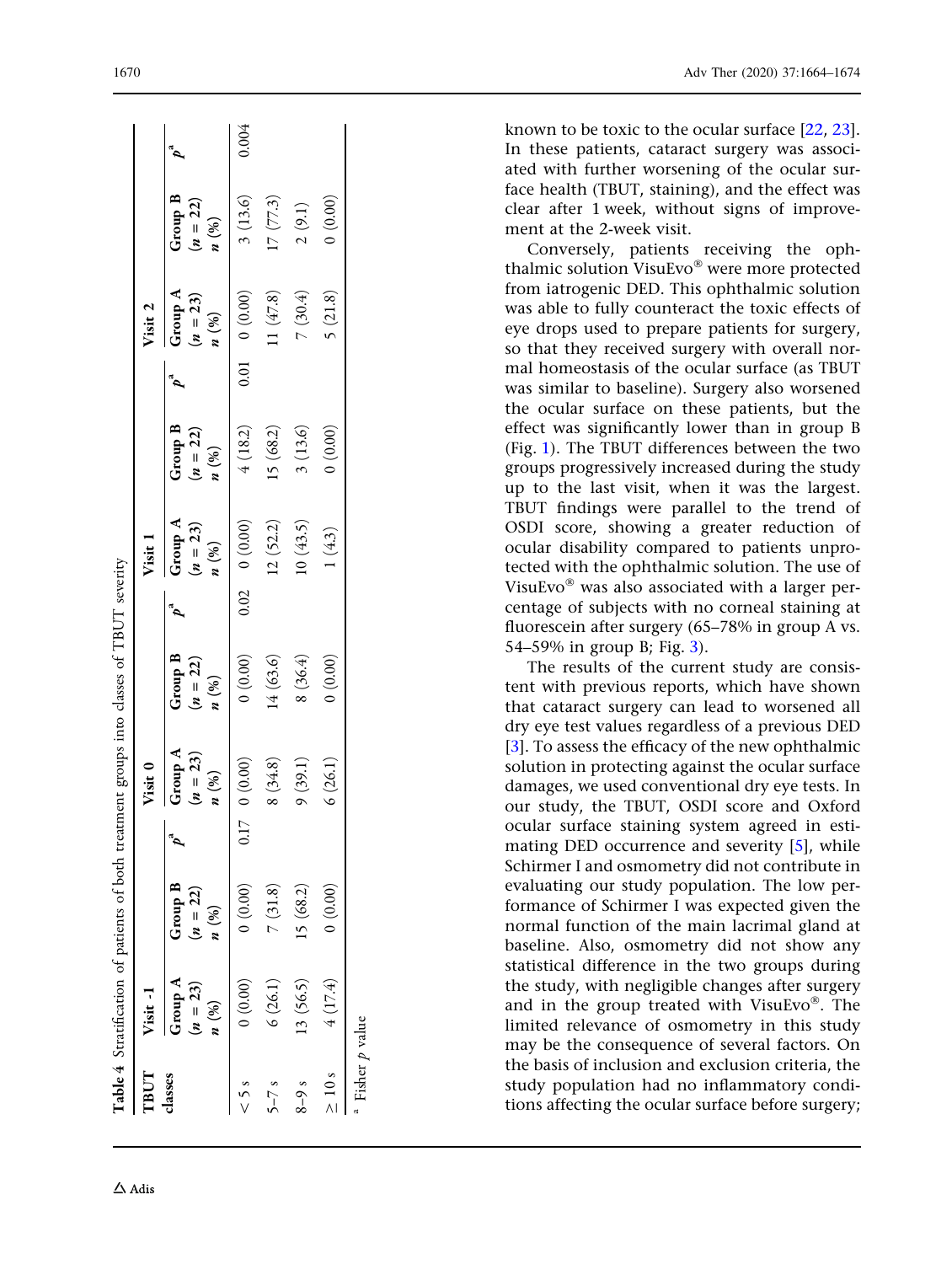<span id="page-7-0"></span>

Fig. 2 Trend of OSDI Questionnaire Score among study visits by study treatment group



Fig. 3 Distribution of patients assessed by staining grade with fluorescein by study group at Visit 1 and Visit 2 post-surgery

also, a high percentage of subjects had no DED before the study (see mean TBUT at visit  $-1$ , Table [1](#page-3-0)). For these reasons, mean osmometry at visit  $-1$  was normal as expected, which made a further amelioration of the test unlikely.

Moreover, the postoperative use of steroids may have ameliorated the conditions of the ocular surface, thus stabilizing osmometry, both mitigating the negative effects of surgery and, in the treated group, the positive effects of VisuEvo $^{\circledR}$ .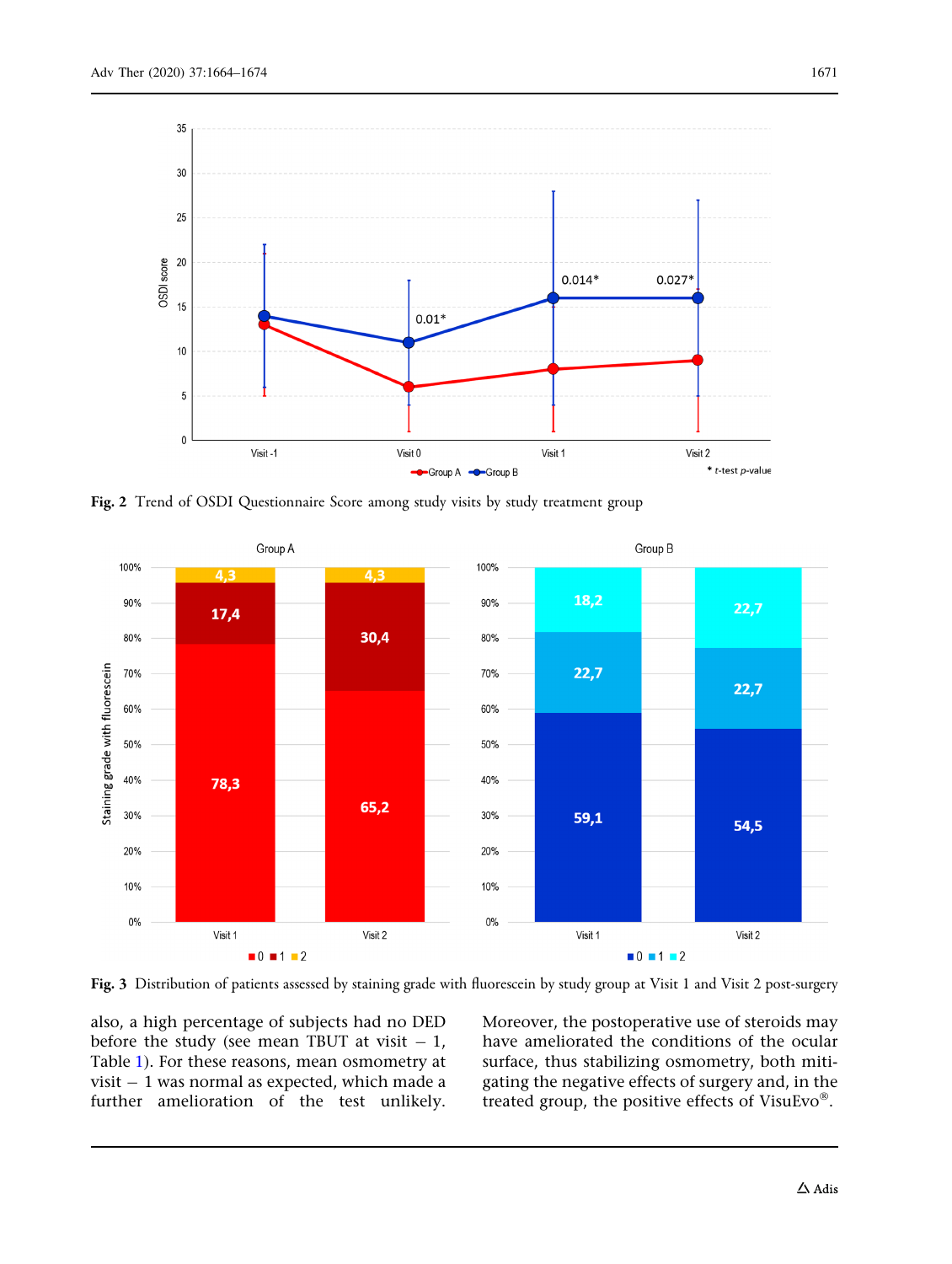Many studies have shown the effects of various tear film substitutes [[12,](#page-9-0) [24–26](#page-10-0), [28–30\]](#page-10-0) and cyclosporine [[27\]](#page-10-0) in ameliorating iatrogenic DED. Still, as correctly stated by a recent report and despite the recent recommendations by DEWS [[3](#page-9-0)], ''there are no prophylactic medications commonly used to prevent the development of postoperative dry eye'' [\[9\]](#page-9-0). In our opinion, the main value of the present study is to raise attention to the possible prevention of the iatrogenic DED effects by prophylactic lubricating treatment. To the best of our knowledge, this prevention is a poorly explored topic. In our study, the protective treatment with a lubricating agent started 2 weeks before cataract surgery. This prophylaxis was associated with better homeostasis of the ocular surface on the day of surgery compared to the control group. Such a positive milieu may have prevented or reduced the anterior segment inflammation, leading to postoperative protection toward DED signs and symptoms. Of note, the differences between the two groups may have been even higher, considering that group A encompassed the patients  $(n = 3)$  with AEs. Although these AEs were unrelated to study treatment, they temporarily worsened the postoperative course of these patients.

Our study has some limitations. We did not assess a possible full recovery of ocular surface health due to the lack of a long-term follow-up  $(2-3$  months) after surgery like other trials [\[4](#page-9-0), [5](#page-9-0)]. However, as well as other authors [[5\]](#page-9-0), we have detected the peak of the severity of dry eye conditions in both groups at the 7-day visit post-surgery, and the values of TBUT test and OSDI scores confirm this trend. The lack of a long-term follow-up visit prevented us from evaluating the return to normality of the patients of the control group and estimating a possible shorter recovery time for patients protected with the innovative lubricating agent. Also, we included in the study only subjects with  $T$ BUT  $> 7$  s. Future studies may be focused on the performances of the ophthalmic solution VisuEvo $\mathcal{O}$  to prevent the worsening of preexisting DED in different groups of patients, such as those with moderate-to-severe DED or other comorbidities (e.g., high evaporation, blepharitis, glaucoma, corneal neuropathy). Also, it may be interesting to compare VisuEvo $^{\circ}$ 

with other tear film substitutes both in iatrogenic and non-iatrogenic DED scenarios.

### **CONCLUSIONS**

The application of a 2-week preoperative treatment with an innovative lipid tear film substitute (VisuEvo®) administered twice-daily significantly reduced postoperative DED-related signs and symptoms to almost normal values in elderly subjects undergoing cataract surgery. The clinical value is even more evident by comparing the treated group with subjects receiving standard preparation and postoperative care. The decline of the ocular surface health of the patients in the control group retraced the natural prognosis due to the underestimated postoperative DED.

Further studies will confirm the long-term VisuEvo $\infty$  efficacy in the complete recovery from postoperative DED damages induced by cataract surgery and explore its potential in the presence of more severe DED.

# ACKNOWLEDGEMENTS

1MED, a Contract Reseacrh Organisation (CRO), contributed to data monitoring, acquisition, and statistical analysis. We thank the participants of the study. Without their help, this paper would have not been possible.

**Funding.** This study has been supported by private financial funding by Visufarma S.p.A., Rome (Italy). This statement faithfully reflects the authors' declaration that each of contributing author has not had/has not/will have no financial or proprietary interest in the product studied in the present trial. The study sponsor is also funding the journal's Rapid Service and Open Access Fees.

Authorship. All named authors meet the International Committee of Medical Journal Editors (ICMJE) criteria for authorship for this article, take responsibility for the integrity of the work as a whole, and have given their approval for this version to be published.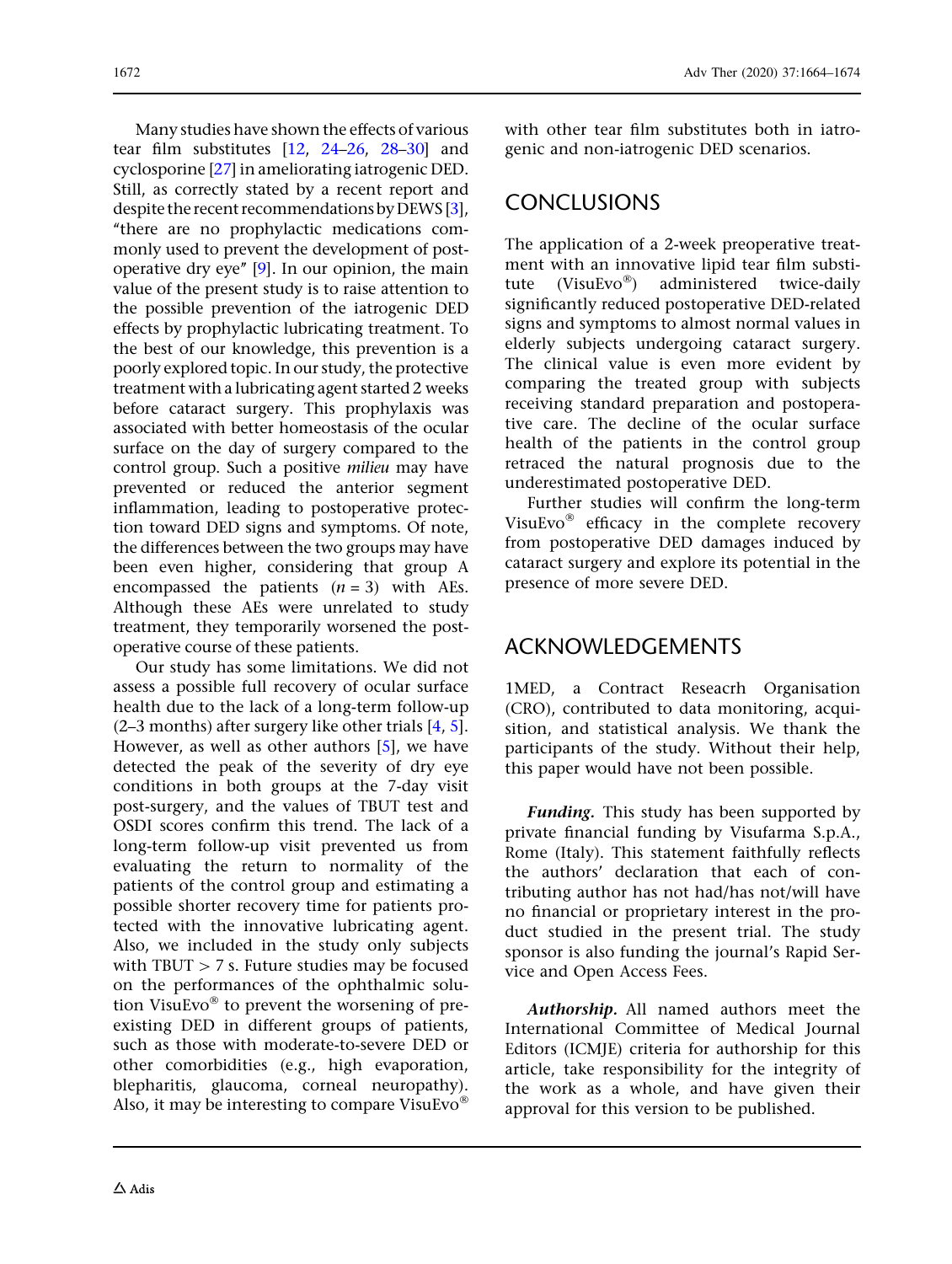<span id="page-9-0"></span>Disclosures. Paolo Fogagnolo, Luca Rossetti and Rita Mencucci received honoraria for medical meetings and advisory board from Visufarma S.p.A. Eleonora Favuzza, Daniele Marchina, Michela Cennamo, Roberto Vignapiano and Chiara Quisisana have no conflicts of interest to disclose.

Compliance with Ethics Guidelines. The informed consent was obtained from all participants, and the study was reviewed and approved by the Ethics Committees of two Institutions (Comitato Etico Area Vasta Centro, Comitato Etico Milano Area 1). The study was conducted in accordance with this approval, national regulations, and adhered to the tenets of the Declaration of Helsinki revised in 2013. The trial was registered at [https://www.](https://www.clinicaltrial.gov) [clinicaltrial.gov](https://www.clinicaltrial.gov) (identifier: NCT03833908).

Data Availability. The datasets during and/ or analyzed during the current study are available from the corresponding author on request.

Open Access. This article is licensed under a Creative Commons Attribution 4.0 International License, which permits use, sharing, adaptation, distribution and reproduction in any medium or format, as long as you give appropriate credit to the original author(s) and the source, provide a link to the Creative Commons licence, and indicate if changes were made. The images or other third party material in this article are included in the article's Creative Commons licence, unless indicated otherwise in a credit line to the material. If material is not included in the article's Creative Commons licence and your intended use is not permitted by statutory regulation or exceeds the permitted use, you will need to obtain permission directly from the copyright holder. To view a copy of this licence, visit [http://](http://creativecommons.org/licenses/by/4.0/) [creativecommons.org/licenses/by/4.0/](http://creativecommons.org/licenses/by/4.0/).

#### **REFERENCES**

1. Resnikoff S, Pascolini D, Etyaale D, Kocur I, Pararajasegaram R, Pokharel GP, Mariotti SP. Global data on visual impairment in the year 2002. Bull World Health Organ. 2004;82:844–51.

- 2. Prajna NV, Ravilla TD, Srinivasan S. Cataract surgery. In: Debas HT, Donkor P, Gawande A, Jamison DT, Kruk ME, Mock CN, editors. Essential surgery: disease control priorities. 3rd ed, Vol 1, Chap 11. Washington (DC): The International Bank for Reconstruction and Development/The World Bank; 2015.
- 3. Gomes JAP, Azar DT, Baudouin C, Efron N, Hirayama M, Horwath-Winter J, Kim T, Mehta JS, Messmer EM, Pepose JS, Sangwan VS, Weiner AL, Wilson SE, Wolffsohn JS. TFOS DEWS II iatrogenic report. Ocul Surf. 2017;15:511–38.
- 4. Cho YK, Kim MS. Dry eye after cataract surgery and associated intraoperative risk factors. Korean J Ophthalmol. 2009;23:65–73.
- 5. Kasetsuwan N, Satitpitakul V, Changul T, Jariyakosol S. Incidence and pattern of dry eye after cataract surgery. PLoS ONE. 2013;8(11):e78657.
- 6. Oiu JJ, Sun T, Fu SH, Yu YF, You ZP, Zhang Q, Huang JQ, Wang ZH. A study of dry eye after cataract surgery in MGD patients. Int Ophalmol. 2020. <https://doi.org/10.1007/s10792-020-01294-8> (Epub ahead of print).
- 7. Park Y, Hwang BH, Kim HS. Observation of influence of cataract surgery on the ocular surface. PLoS ONE. 2016;11(10):e0152460. [https://doi.org/10.](https://doi.org/10.1371/journal.pone.0152460) [1371/journal.pone.0152460](https://doi.org/10.1371/journal.pone.0152460) (eCollection 2016).
- 8. Song P, Sun Z, Ren S, Yang K, Deng G, Zeng Q, Sun Y. Preoperative management of MGD alleviates the aggravation of MGD and dry eye induced by cataract surgery: a prospective, randomized clinical trial. Biomed Res Int. 2019;2019:2737968. [https://doi.](https://doi.org/10.1155/2019/2737968) [org/10.1155/2019/2737968](https://doi.org/10.1155/2019/2737968) (eCollection 2019).
- 9. Kato K, Miyake K, Hirano K, Kindo M. Management of postoperative and dry after cataract surgery. Cornea. 2019;38(Suppl 1):S25–33. [https://doi.org/](https://doi.org/10.1097/ICO.0000000000002125) [10.1097/ICO.0000000000002125](https://doi.org/10.1097/ICO.0000000000002125).
- 10. Begley C, Caffery B, Chalmers R, Situ P, Simpson T, Nelson JD. Review and analysis of grading scales for ocular surface staining. Ocul Surf. 2019;17(2): 208–20.
- 11. Schiffman RM, Christianson MD, Jacobsen G, Hirsch JD, Reis BL. Reliability and validity of the Ocular Surface Disease Index. Arch Ophthalmol. 2000;118:615–21.
- 12. Mencucci R, Boccalini C, Caputo R, Favuzza E. Effect of a hyaluronic acid and carboxymethylcellulose ophthalmic solution on ocular comfort and